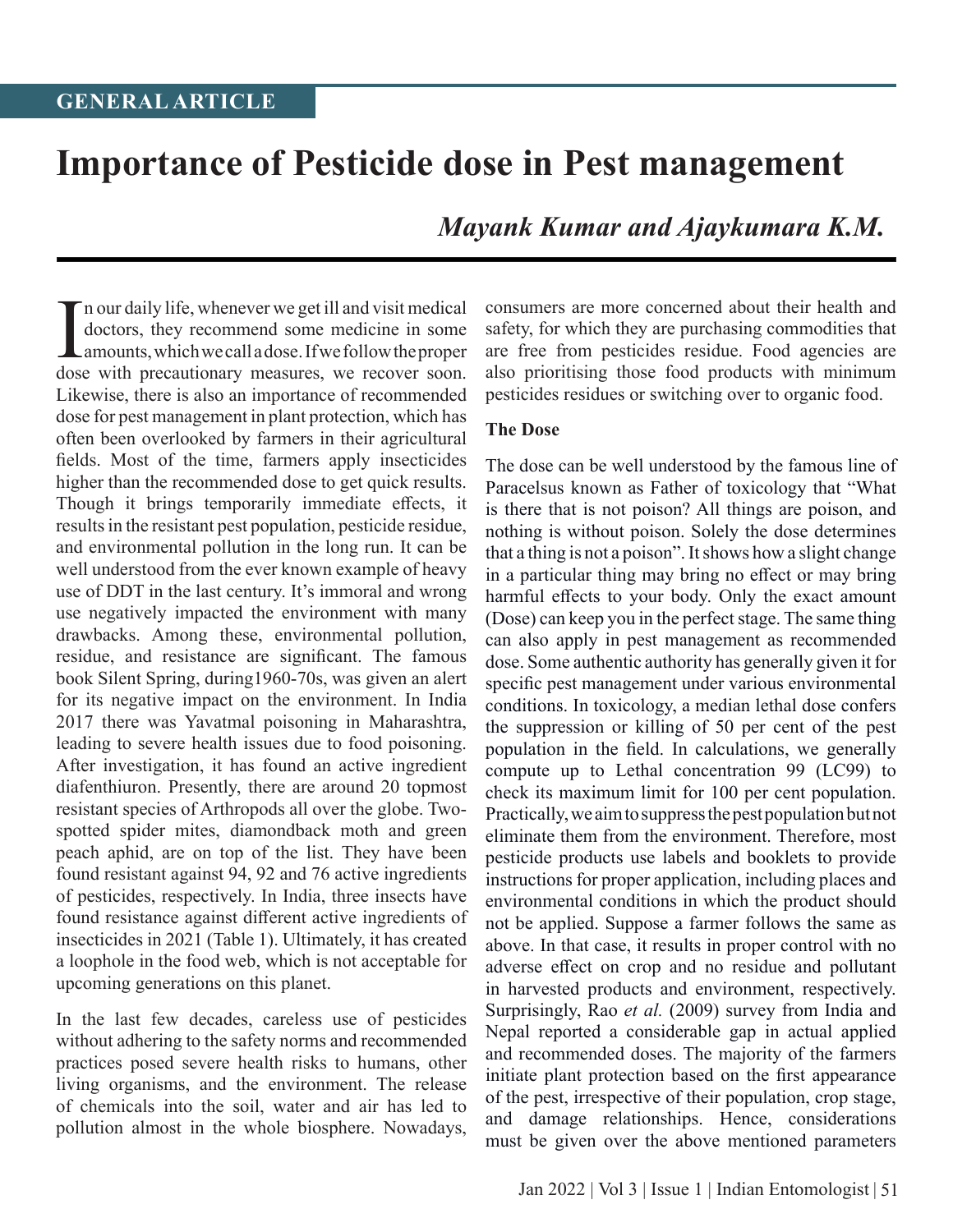for effective pest management without altering the ecosystem health.

To standardize the dose, there is an insecticides bioassay. It determines the relationship between the amounts (dose) of insecticides administered and the magnitude of response in a living organism. If toxic effects, i.e. death, result from insecticides, there must be a positive correlation. This relationship is known as the doseresponse relationship. There is DDPQS (Directorate of Plant Protection, Quarantine and Storage) for this dose fixation and monitoring in Faridabad, Haryana. It has six divisions in which Central Insecticide Board (CIB) play a crucial role in fixing the recommended dose in any crop against pest in India. They are also used to check the susceptible and resistant pest population by diagnostic and discriminating doses. Diagnostic doses are used to determine the baseline susceptibility of pest against insecticides, while discriminating doses are used to differentiate the susceptible and resistant population of insects against insecticides.

# **Impact of inaccurate dose**

The inaccurate dose is anything above or below the recommended dosages, i.e. overdose and sub-lethal dose, respectively. There are so many harmful effects of inaccurate doses in crop fields, but here we have described the most important effects under the following headings (Figure 1).

# **1. Resistance in pest population**

In the current scenario, resistance to synthetic insecticides is critical problem farmers face in several parts of the world. It is a measurement of an insect's ability to tolerate the toxic effects of a particular insecticide, resulting in the repeated failure of the product to achieve an effective level of control when used according to the label recommendations (Luckmann and Metcalf, 1982). It is the first time Melander (1914) reported in San Jose scale against lime sulphur. Most of the sucking pests have developed biotypes in India against different insecticides.

It is a selection pressure of insecticides on insect pests of agricultural crops to evolve resistance. In selection, pressure dose can influence the mechanism of evolved resistance to the pesticide. Higher doses favour target site resistance, while sub-lethal doses favour other mechanisms, *e.g.* pest resurgence due to hormoligosis. In general, the insect population of crop fields has a cluster of genetic traits that result in susceptibility or competitive advantages in the natural world. When selective pressure is placed on a population against insecticide, individuals predisposed to it effectively mitigate the toxic effects, survive and pass it to their genetic material. The offspring of those resistant individuals then can have the same genes resulting in resistance. Continued exposure of subsequent generations to the same types of insecticides results in a continual increase in the number of individuals with the genetic advantage of resistance to that insecticide. To manage resistant populations, one could use the different chemicals with different modes of action in alternative ways with their accurate dose. Before chemical control, one should check target pest species' economic threshold and status and opt for some IPM based techniques. It makes your food and environment free from pesticides residue and its pollutant.

# **2. Pesticides residue**

When a crop is treated with pesticides, a minimal amount of the pesticides and their metabolites can remain until after they are harvested, called pesticide residue. It will have many harmful effects on all living organisms. At present, among agriculture commodities, fruit and vegetables are recognized as the top categories that contain the highest pesticide residue compared to others due to consuming them in a raw form. Hence, food control is necessary to monitor pesticide residues in food commodities before introducing them into the market and official directions established by authorities to regulate it. In most cases, when pesticides are applied in the crop fields, a tiny portion of the pesticide has reached the target. For example, Pimentel and Berguss (2012) stated that only 50 per cent of applied pesticides are estimated to reach their target pests. However, the remaining pesticide content accumulates in the different environment components and leads to a residue.

# **3. Environmental pollution**

Environmental pollution is the result of using the overdose of pesticides and from multiple activities of humans during pesticides application itself. After pesticide usage, the empty containers are usually buried inside the soil by the practitioner, but chemical remnants ultimately spoil the ground. All modes of application, either as an aerial spray or from foliage to directly soil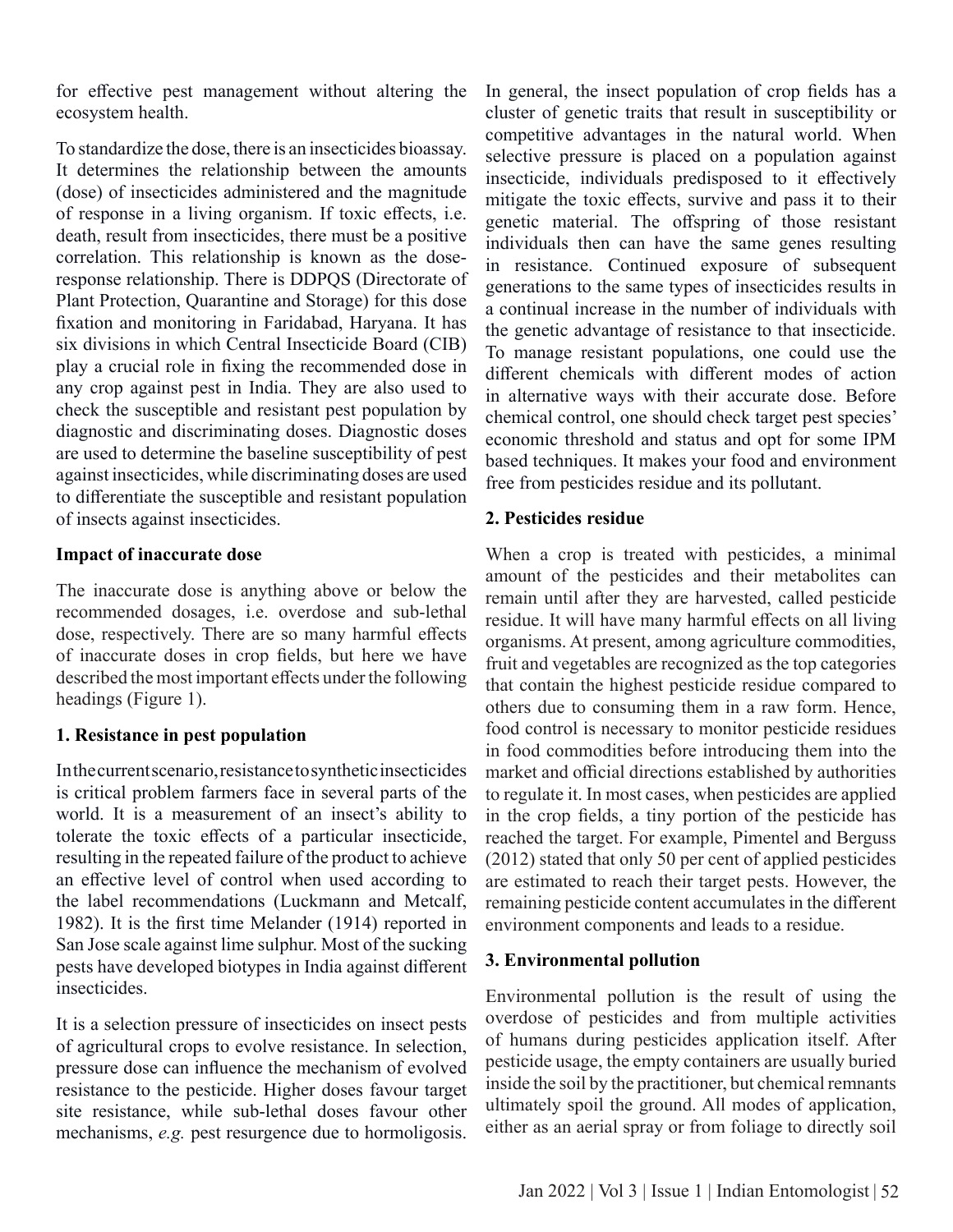applied, large amounts of pesticide eventually reach the soil, which degrades both biotic (beneficial microbes) and abiotic properties of soil. The improper timing, direction of spray, wind speed, type of spray *etc.*, during pesticide applications contributes to environmental pollution. Applications during the afternoon time usually promote volatilization. Volatilization evokes toxic content into the atmosphere. Against the wind direction and high wind speed, usually more than 8 km promotes off-target drifts. It affects the micro-biota and population of beneficial insects in the surrounding area. These all activities promote the concentration of toxic contaminants in the environment. These cumulative effects lead to bio-magnification in food chains, for which at now, humans do not have any alternative.

# **Farmer's role**

The most trending popular and sustainable strategy is integrated pest management in the recent past. Farmers have to follow schedule based approaches to control crop pests. From pest monitoring to risk assessment, farmers can employ several tactics like cultural, physical, mechanical and biological methods to control the pest at initial levels. Besides this, biorationals like semiochemicals and insect growth regulators are now in trend for effective pest management. However, their non-availability in the market is limiting for their successful use. Ultimately chemical control can be employed as the last sort of measure in IPM. Farmers can use novel insecticides with very low dose requirements and minimal side effects.

# **Future prospects**

From recent past, most trending popular and sustainable strategy is integrated pest management. Farmers have to follow schedule based strategies to control crop pests. Starting from pest monitoring to risk assessment, farmers can employ several tactics like cultural, physical, mechanical and biological methods to control the pest at initial levels. Besides this biorationals like semio-chemicals and insect growth regulators are now in trend for effective pest management. However, their non availability in market is a limiting factor for their successful use.Ultimately chemical control can be employed as the last sort of measure in IPM. Of which, farmers can use novel insecticides which have very low dose requirement and without much side effects.

# **Conclusion**

In the present era, chemical control is the most adopted strategy among farmers. However, awareness among farmers for protecting themselves and the environment from pesticides hazard is still lacking. Their knowledge of recommended dose is very little. For which, creating awareness on improved formulation, dosage calculations, frequency, and application methods is highly necessary. From the setting of recommended doses by pesticide manufacturers to the implications for the evolution of pesticide resistance and non-target toxicological impact is quite complex. The adverse effects of pesticides are well documented. Nevertheless, to increase the farmers' knowledge about pesticide and their hazards associated with pesticides, one should develop and implement pesticide safety education and certification programs for farmers. They should be trained against pesticides' risks and understand the pesticide regulatory framework.



Fig. 1. Harmful effects of inaccurate pesticide dose in crop fields.

# **References**

Karunakaran C O. 1958. The Kerala food poisoning. Journal of Indian Medical Association 31: 204.